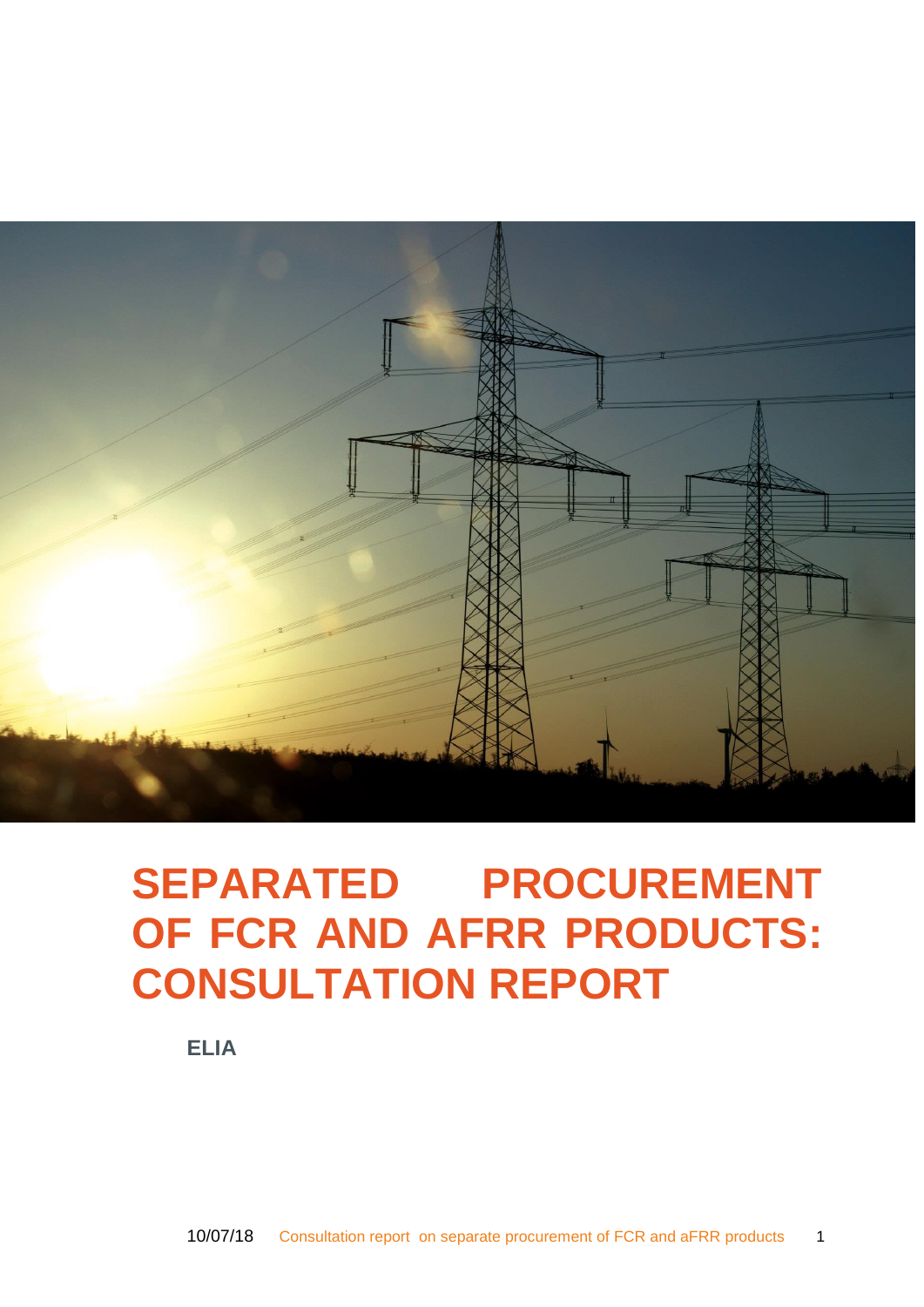# **Table of Contents**

|      |        | separated procurement of FCR and aFRR products: consultation report1 |  |
|------|--------|----------------------------------------------------------------------|--|
|      |        |                                                                      |  |
| 1.   |        |                                                                      |  |
| 2.   |        |                                                                      |  |
| З.   |        |                                                                      |  |
|      | 3.1.   |                                                                      |  |
|      | 3.1.1. |                                                                      |  |
|      | 3.1.2. |                                                                      |  |
|      | 3.2.   |                                                                      |  |
|      | 3.3.   |                                                                      |  |
|      | 3.3.1. |                                                                      |  |
|      | 3.3.2. |                                                                      |  |
| 3.4. |        |                                                                      |  |
| 3.5. |        |                                                                      |  |
| 3.6. |        |                                                                      |  |
| 3.7. |        |                                                                      |  |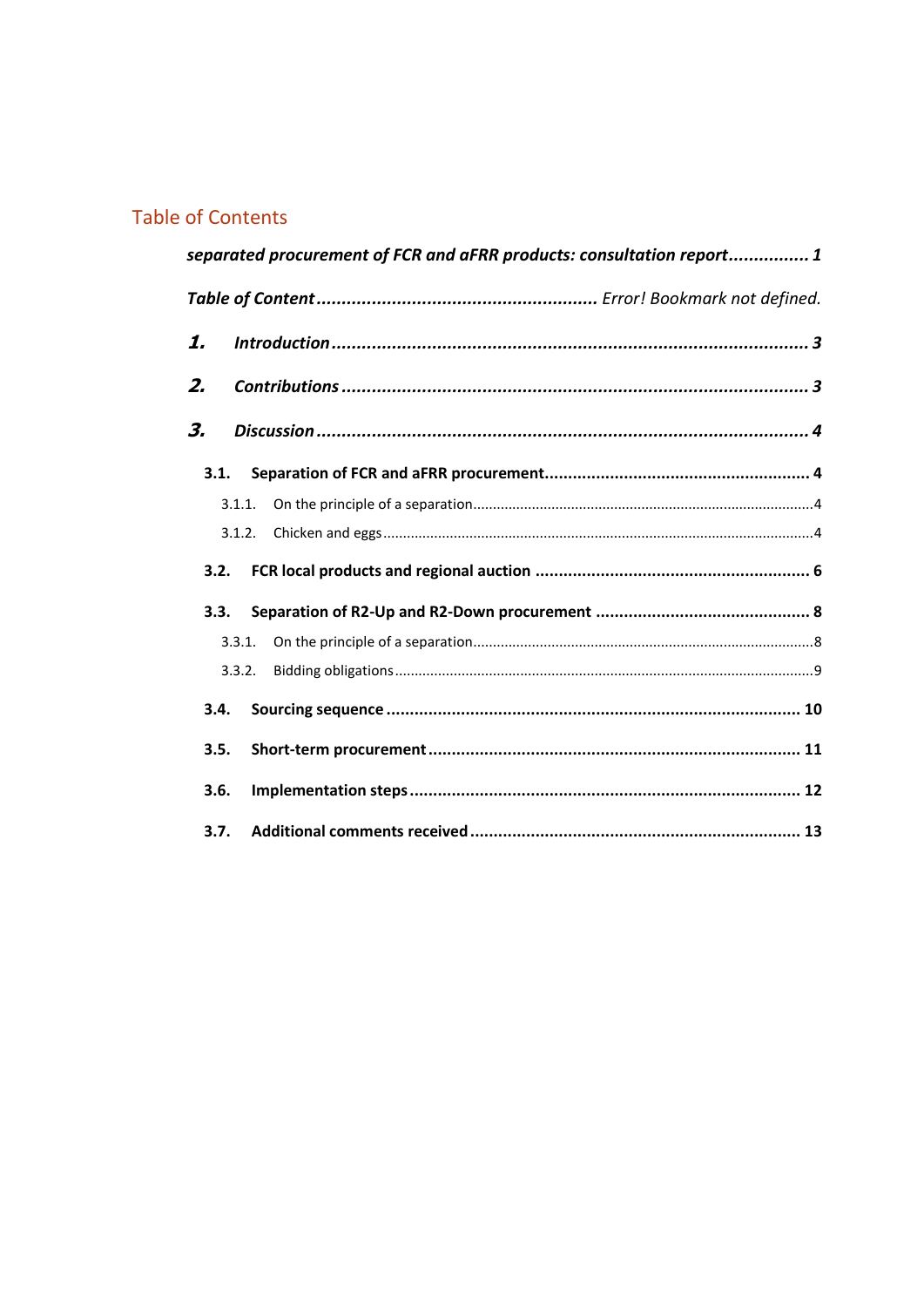# <span id="page-2-0"></span>**1. Introduction**

ELIA has been studying the possible evolutions of the FCR and aFRR procurement schemes in Belgium, and in particular whether the current design – where FCR and (upward and downward) aFRR are procured jointly – remains needed in the future.

The current situation has therefore been compared to alternative designs where FCR and aFRR are procured in distinct processes, and where the procurement of upward and downward aFRR products is also separated. The study analyzed different inter-related design elements at stake, namely:

- The pros and cons of a separation of (local) FCR and aFRR products,
- The option to source all FCR via the regional FCR cooperation,
- The frequency, dependencies and timing options of the various auctions and
- The pros and cons of a separation of upward and downward aFRR sourcing (where also other approaches pursuing the same objective of limiting barriers to entry are discussed).

These different design elements were then combined into a sequence of implementation steps, as a starting point for a dialogue with the relevant stakeholders.

Stakeholders have been invited to provide their feedback on the [document](http://www.elia.be/en/about-elia/publications/Public-Consultation/Archives/Formal-public-consultation-regarding-a-study-on-Separate-procurement-of-FCR-and-aFRR-products) during a consultation which was held between the 20 April and 22 May 2018.

This consultation report summarizes the key messages received during the consultation, as well as the responses and positions of ELIA thereon. It supports an updated final version of the study, where these additional views have been taken into account.

# <span id="page-2-1"></span>**2. Contributions**

ELIA received five contributions during the consultation. Four respondents declared that their responses to this consultation are non-confidential. They have consequently been made available on Elia website.

ELIA received non-confidential contributions from:

- FEBELIEC
- FEBEG
- RESTORE
- RENT A PORT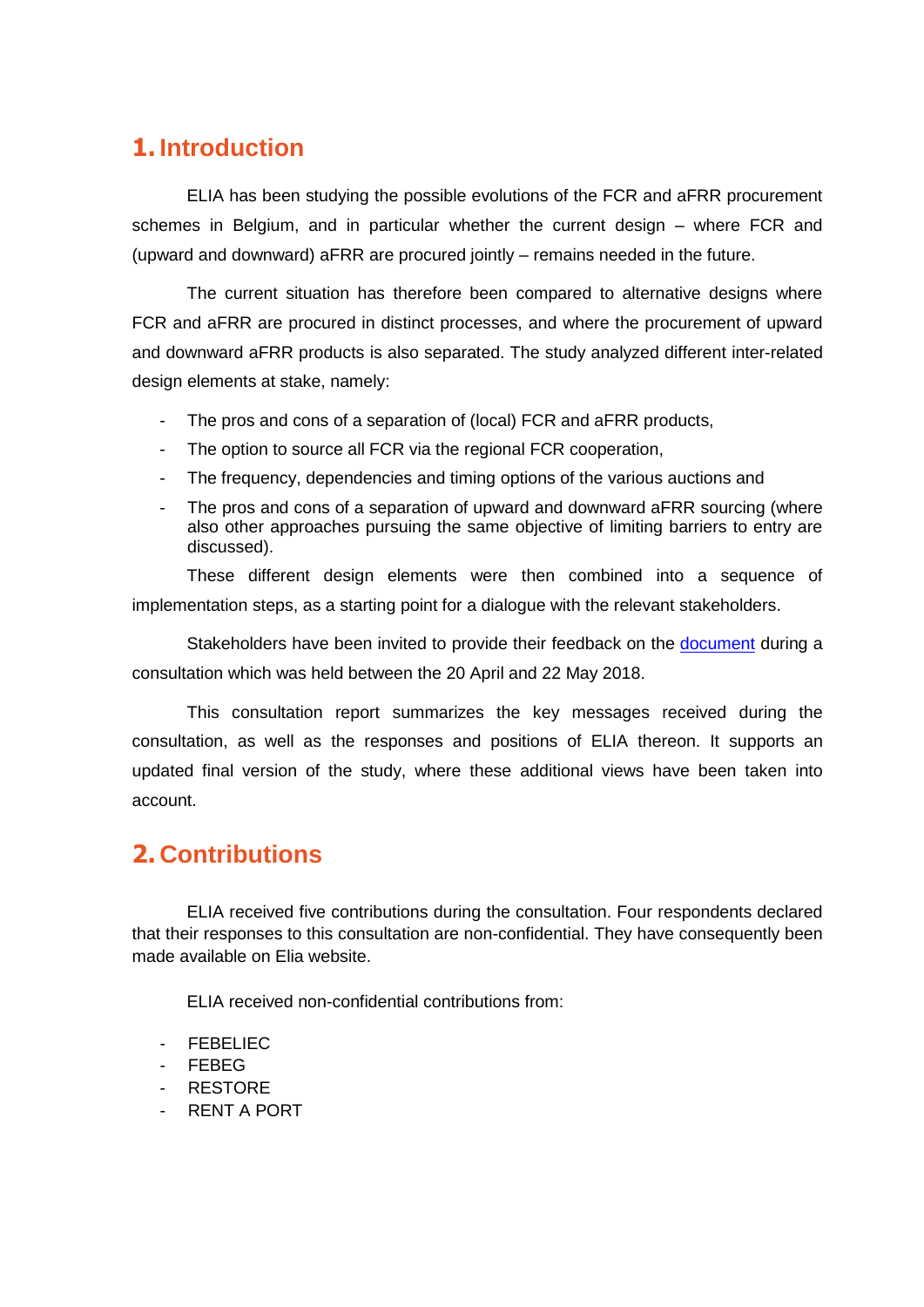A fifth respondent has required his responses to be considered anonymously. His responses will be labelled as "Anonymous Respondent".

**ELIA would like to thank the respondents, as well as the stakeholders who participated to the ad hoc workshop on this topic on 9 May 2018, for their analysis and contributions to our attempt to improve the Belgian balancing market design.** 

# <span id="page-3-0"></span>**3. Discussion**

For the key topics for which feedback has been received, a summary of the stakeholders' views is presented, as well as the points of view and feedback of ELIA. Where appropriate, we also indicate the changes in the final report that will be implemented as a consequence of these remarks.

# <span id="page-3-1"></span>**3.1. Separation of FCR and aFRR procurement**

### <span id="page-3-2"></span>**3.1.1. On the principle of a separation**

Although with some nuances, FEBEG, Rent A Port, Restore and the Anonymous Respondent evaluate the future split of the FCR and aFRR procurement markets (and related initiatives by Elia) as a step in the right direction, and thus agree with Elia on the target model for separate FCR and aFRR (symmetric) procurement.

On the other side, the combined auction of FCR and aFRR remains at this point the preferred option for Febeliec, even though Febeliec is definitely not opposed to separate procurement from the moment where liquidity in both markets has increased sufficiently to avoid mono- or oligopolistic bidding behavior.

Based on this input, ELIA confirms its willingness to split FCR and aFRR procurement when certain preconditions are met (as explained below and in the report).

#### <span id="page-3-3"></span>**3.1.2. Chicken and eggs**

Febeliec refers to the chicken and eggs dilemma and is not convinced to see sufficient liquidity – especially in the aFRR market – arising in the near future to allow moving in the short term to a separate procurement of FCR and aFRR. Nevertheless, Febeliec agrees that facilitation of the market for new entrants in order to foster competition is very important and thus rather follows the option presented by Elia where a gradual and step-wise approach is taken to evolve towards the European target, with specific Belgian temporary exemptions for products in the near term and interim solutions to alleviate some concerns. Febeliec thus follows Elia in its suggestion to wait for the availability of a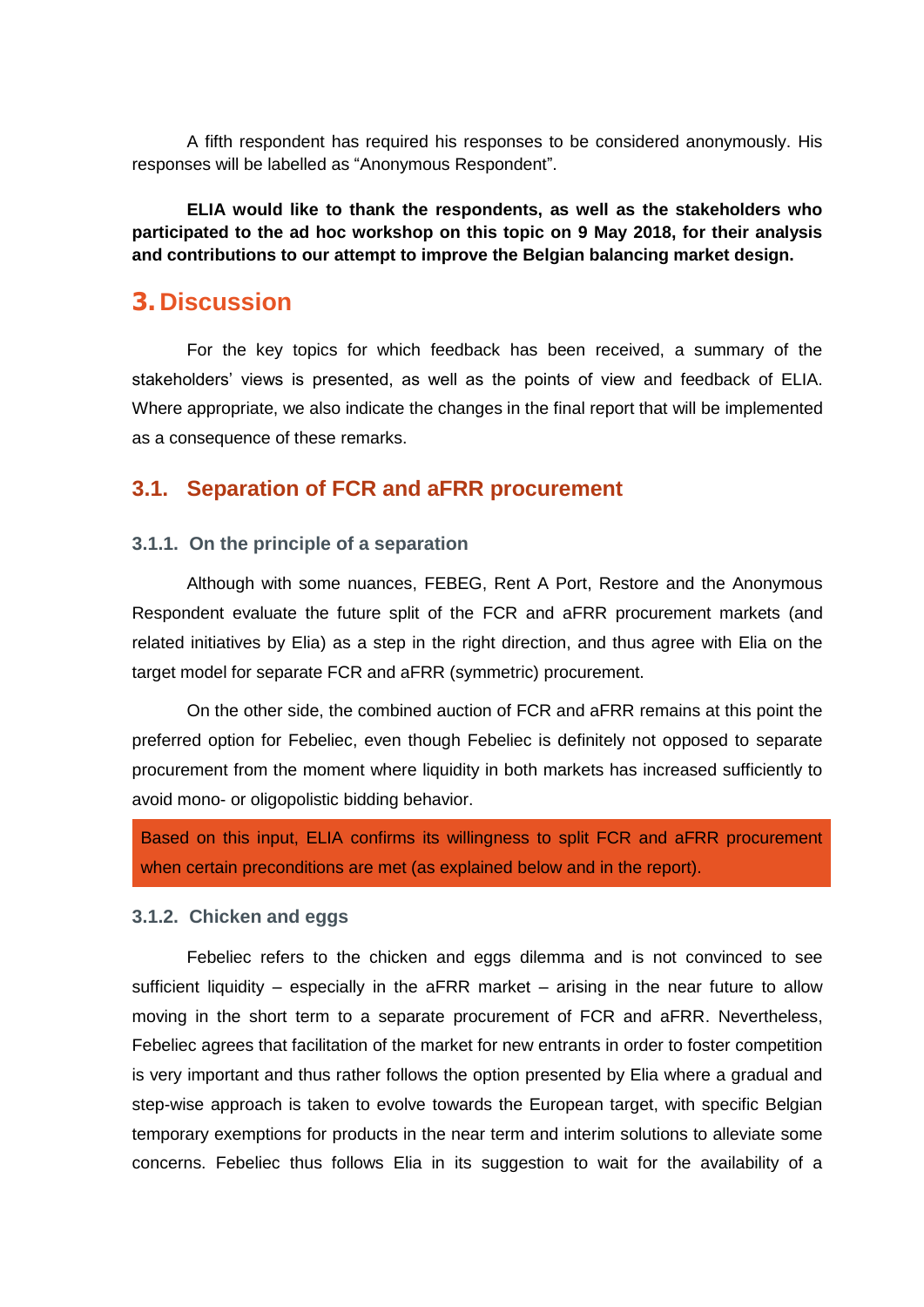sufficient volume of new assets before separating the local FCR procurement from aFRR, as currently CCGTs are inevitable for aFRR and are an important source of competition for FCR (Febeliec would also like to remark that at this point, aFRR is provided only by CCGTs by design, as only CIPU-units can provide aFRR).

The Anonymous Respondent takes the other side of the chicken and egg dilemma and notes a strong reluctance in truly opening the R2 market. Although it is likely that there might be a transition period with higher prices when opening the markets, this can only – according to this Respondent – attract more units to deliver the service and drop prices in the longer-term. He thus believes there is no other way to resolve the chicken-and-eggproblem than by removing the market barriers in one go. The Anonymous Respondent emphasizes that low competition on the R2 market is due to the fact that it is almost impossible for any technology but CCGTs to offer on the market for R2 in Belgium, since the market is explicitly designed for CCGTs.

FEBEG also confirms that a separation of the FCR and aFRR procurement will lead to a price increase of the aFRR offers as more (fixed/startup) costs will be attributed to the aFRR offers. On the other hand, the price of FCR offers will (artificially) lower if procured after the aFRR selection. This might in term make the aFRR more attractive for new entrants and stimulate investments in new technologies. This might also make Belgian assets more competitive on the regional FCR platform.

RENT A PORT understands that Elia preconditions the R1/R2 split to the demonstrability that CCGTs can be completely avoidable (see also explanation above) in the delivery of FCR. However, RENT A PORT believes that Elia should provide the necessary transparency on the indicators that Elia will use for demonstrating this avoidability, the targeted values of these indicators establishing this avoidability and ask for frequent reporting on the evolution of these indicators. ELIA's interpretation of this later sentence – given the clearly favorable opinion of RENT A PORT on the separation of FCRaFRR procurements – is that these indicators allow to properly monitor the pre-conditions set by ELIA with the objective to strive for a quicker implementation.

REstore and the Anonymous Respondent ask Elia to implement as soon as possible the split between FCR and aFRR procurement, without waiting for any further market development.

REstore also clearly depict the lack of transparency in the current price formation, leading a competitive advantage for CCGTs and reduced competition (because competition with combined bids from players between markets of which one is not accessible (R2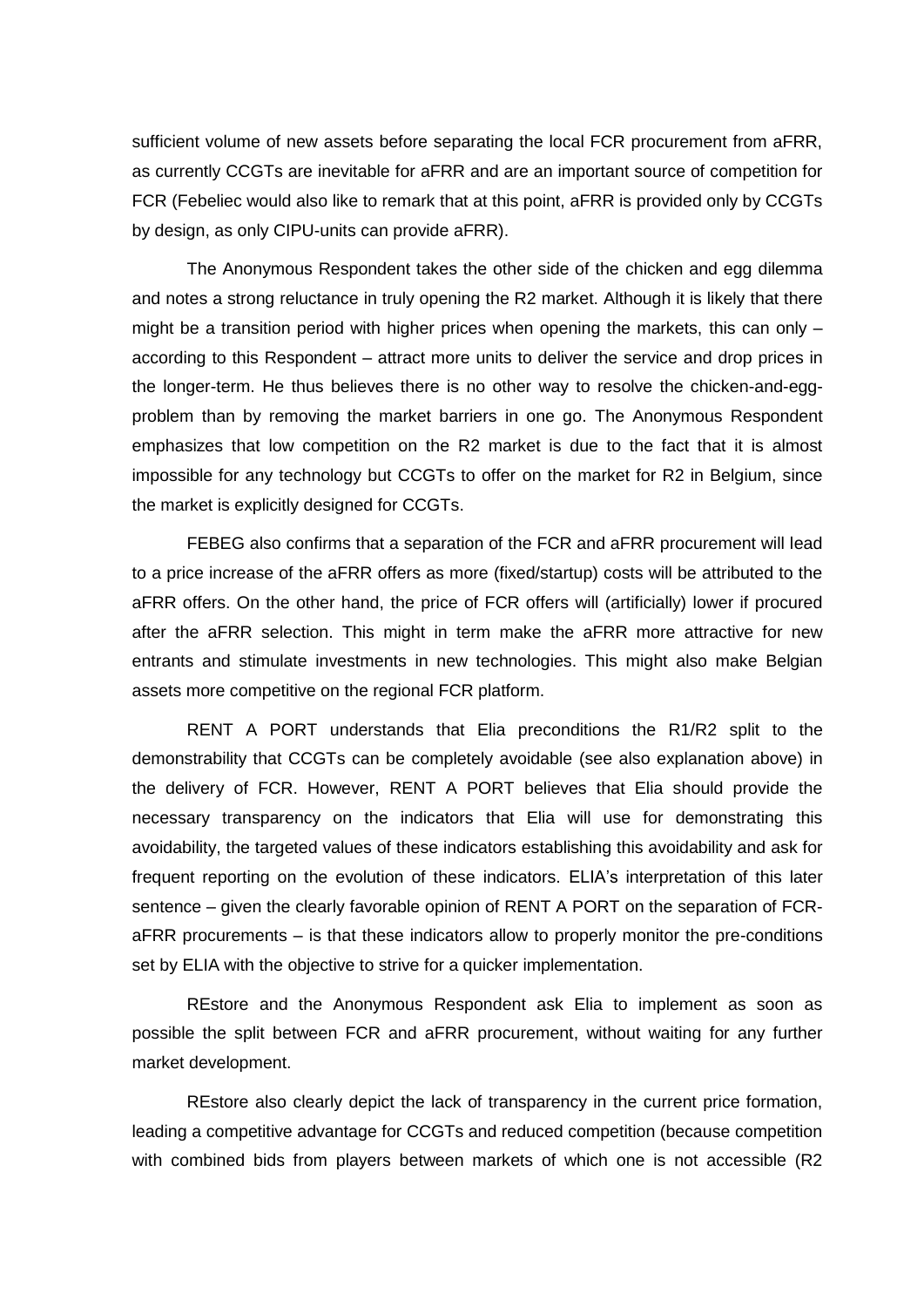market) is inadequate). Restore, the Anonymous Respondent and FEBEG plead that the separation of the FCR and aFRR auctions will increase the transparency and the confidence in the (bid) selection made by Elia.

Generally speaking, ELIA kindly observes that most of the remarks of the respondents have already been duly considered in the draft study.

About the so-called "chicken and egg" problem, ELIA's confirms its willingness to implement a progressive approach towards market improvement, where temporary increases of procurement costs are mitigated. In this respect, ELIA understands the concern of REstore and the Anonymous Respondent about transparency in the current price formation, and recognizes the complexity and the implied drawbacks of the current approach, but still value that this approach leads to the lowest overall sourcing costs. Elia also notes that BSPs have always the option to be active in the FCR Cooperation market in case they are not selected in the local market. There the price formation is simpler, prices are relatively stable. This should allow taking investment decisions with low risk.

Unfortunately, ELIA does not see a set of clear and indisputable indicators that can mechanically trigger the separation of FCR and aFRR procurement schemes at this point. as notably requested by RENT A PORT. ELIA will also envisage the possibility to implementation the separation of FCR and aFRR procurement at a fixed moment in time, once such market design pre-requisites are in place or an evolution towards this direction is clearly visible.

# <span id="page-5-0"></span>**3.2. FCR local products and regional auction**

FEBEG agrees that separate procurement of FCR and aFRR can only take place when there is enough liquidity in the FCR market and proposes to that end to abandon the multiple products for FCR and only maintain the European standard 200mHz FCR product.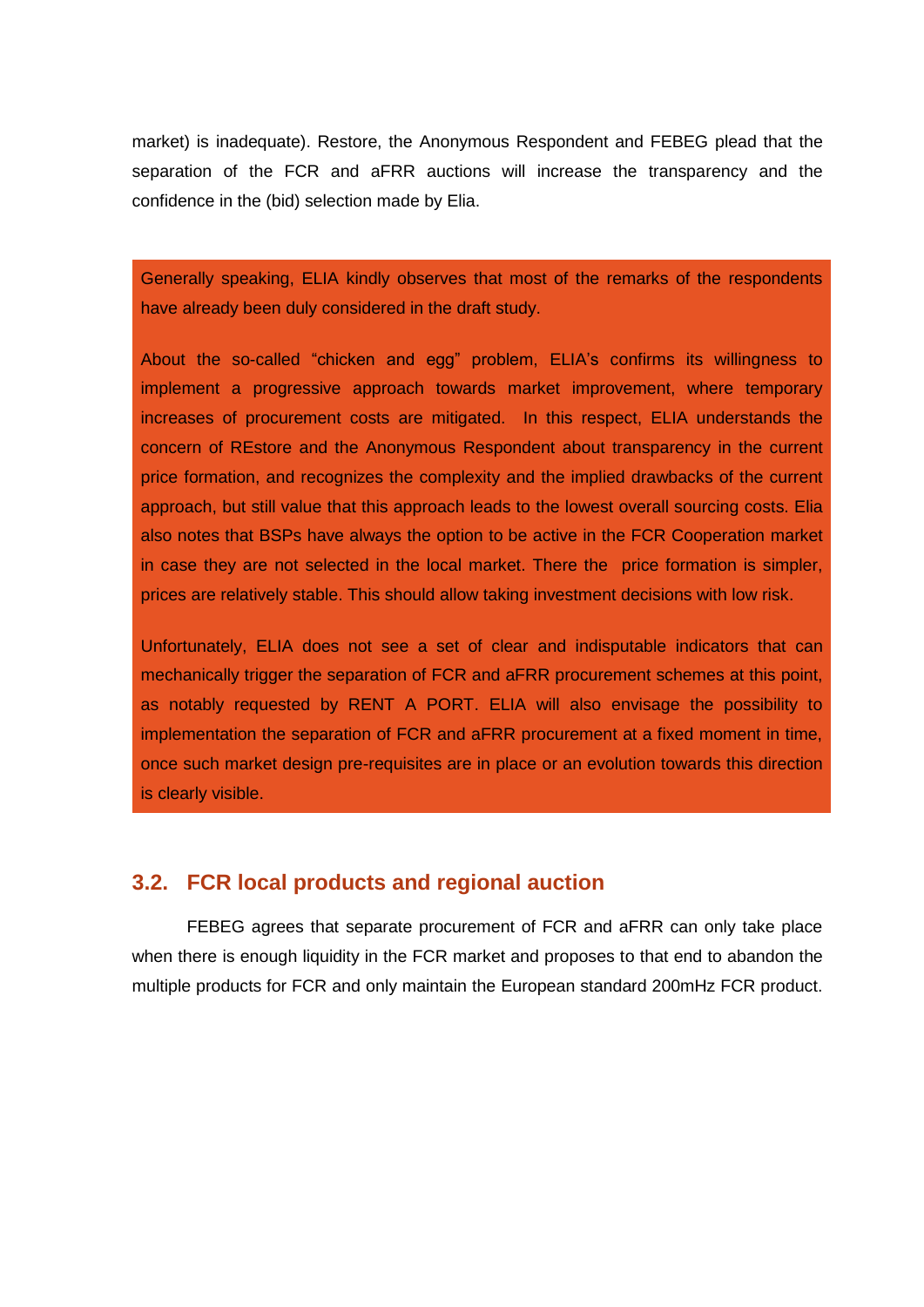Its argument is that this would improve bidding and selection conditions and the transfer from remaining offers from the Belgian platform to the regional platform<sup>1</sup>.

On the contrary, Febeliec is a proponent of the Belgian approach with multiple (nonsymmetrical) products, in order to mitigate the liquidity issue in the Belgian market. For Febeliec, it is of the utmost importance to continue this approach and thus apply for exemptions, as long as the liquidity in the FCR market has not substantially improved through the participation of new entrants. Moreover, Febeliec is not as convinced as Elia that the absence of local (asymmetrical) products should be compensated by the benefits of a procurement of all Belgian FCR needs via the FCR regional cooperation.

FEBEG mentions the recent procurement result (3 weeks during the consultation period) that show that more than the minimal 30 % of the required FCR volumes are procured within the Belgian balancing zone. This indicates that full cost benefits of passing to a full regional procurement are not that straightforward as presented in the study and should with this new experience, be reviewed.

ELIA does not understand FEBEG's argument that abandoning the local products and only maintain 200mHz FCR product at a local auction is beneficial (except maybe that it enables to maintain a different auction frequency, which is not viewed by all stakeholder as preferable). On the contrary, ELIA considers the offering of local asymmetric product as the benefit of an intermediate step where FCR reserves are procured locally (and separately from aFRR) as it develops much more the local liquidity. The liquidity of the regional market appears already much less problematic and the additional benefits claimed by FEBEG for this regional market are not seen as decisive. In addition, note that ELIA already implicitly took into account in its current calculations (see report) the fact that more than 30% of Belgian FCR needs could be procured locally (since real volumes and prices have been used).

Elia has considered the argument of recent evolutions in FCR market and has updated the final report accordingly (chapters 3.2 and 4.2).

 $\overline{a}$ 

 $1$  its claim is that, today, partially selected symmetric 100mHz products hinder to offer the remaining capacity as a 200mHz product to the European platform, and that a simplification of the FCR products will therefore lead to

a liquidity increase in both the Belgian as the regional platform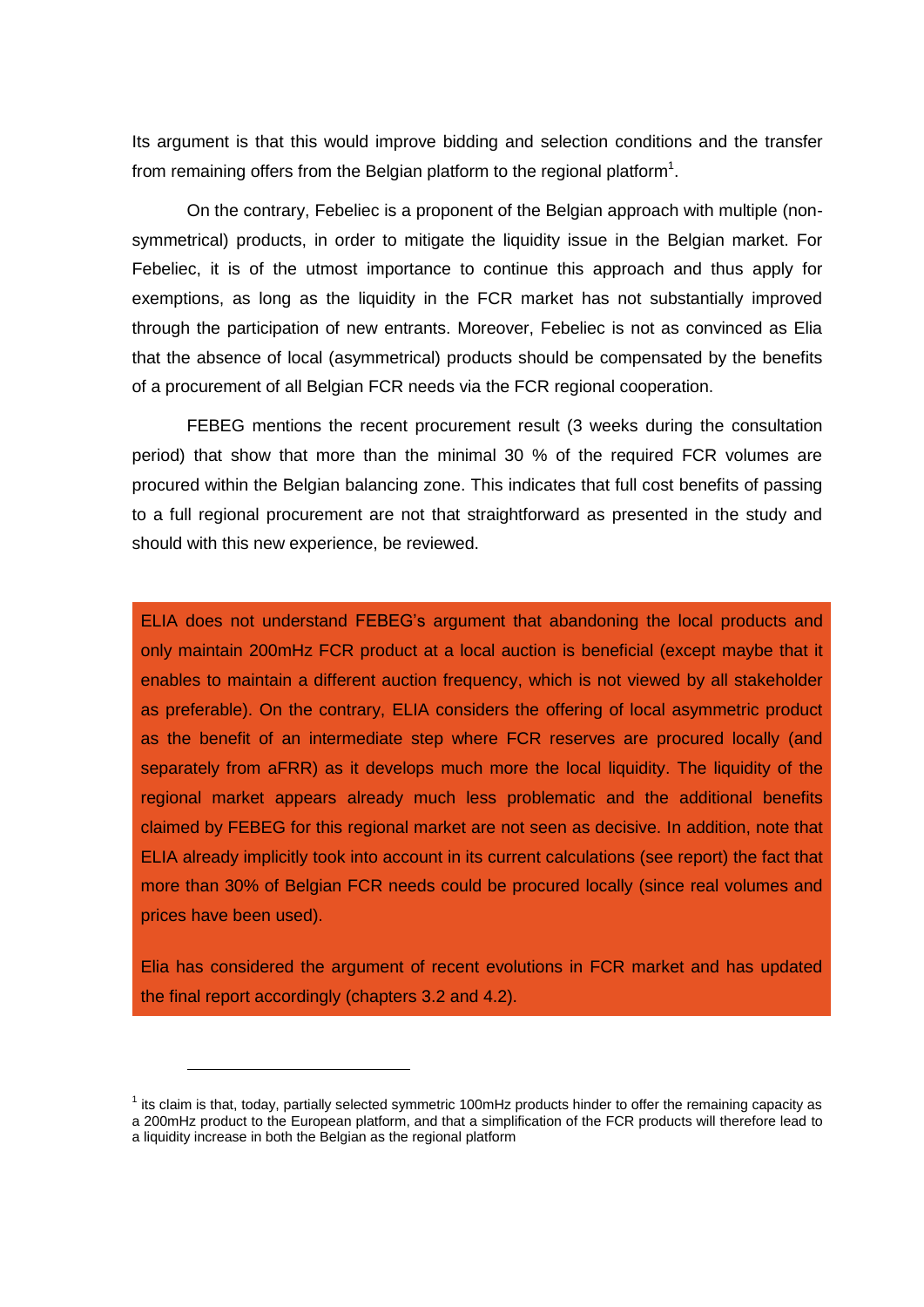# <span id="page-7-0"></span>**3.3. Separation of R2-Up and R2-Down procurement**

#### <span id="page-7-1"></span>**3.3.1. On the principle of a separation**

FEBEG does not see the economic benefits of asymmetric procurement of aFRR as combined offers can be the cheapest ones for Elia. FEBEG misses an analysis  $(costs/benefits)$  showing a positive case for the asymmetric procurement<sup>2</sup>. FEBEG also observes that the aFRR non-CIPU pilot project has shown the difficulties to implement aFRR with non-CIPU resources. FEBEG confirms that a separation of aFRR-up and aFRRdown will lead to a price increase although the cost structure does not. The same (fixed/startup) costs will be attributed twice to the separate aFRR-up and aFRR-down offers as there exists an uncertainty that both offers would be selected. An exemption of the European guideline in that regard seems to be an economically sound and appropriate measure for Belgium, according to FEBEG.

Febeliec agrees to request a temporary exemption to procure up- and downward aFRR reserves separately, to avoid double-counting of spinning costs, which would have a negative impact on short-term sourcing costs.

The Anonymous Respondent has the opposite opinion and refers to the example of the study (p.25) to justify its point of view: in case of CSS<0, CCGT can offer 20 MW R2 up at a price of 300 $\epsilon$  in the example. But – according to this respondent – the study then makes the wrong assumption that only the CCGT will offer R2 down, which would increase the overall costs. Yet, if in the end the idea of the study is that other market parties can now offer R2-Down, then the Anonymous Respondent argues that it is reasonable to estimate that the 20MW of R2-Down can be offered at a lower cost than 300€. This would then result in total costs below the 600€ mentioned in the study, while a first step towards a competitive market is taken. This Respondent therefore would like the conclusion of the study to be corrected, stating that asymmetrical R2 products are beneficial both for CSS>0 and CSS<0. More generally, this Respondent's viewpoint is that the separation of R2-Up and R2-Down procurements is the only way to valorize the R2-Down potential. If Elia cannot be convinced that asymmetrical products should be introduced for the full volume from the very beginning, then the Anonymous Respondent proposes to consider an interim

 $2$  In the Netherlands, for example, the obligation of asymmetric offers has been removed when going to weekly auctions.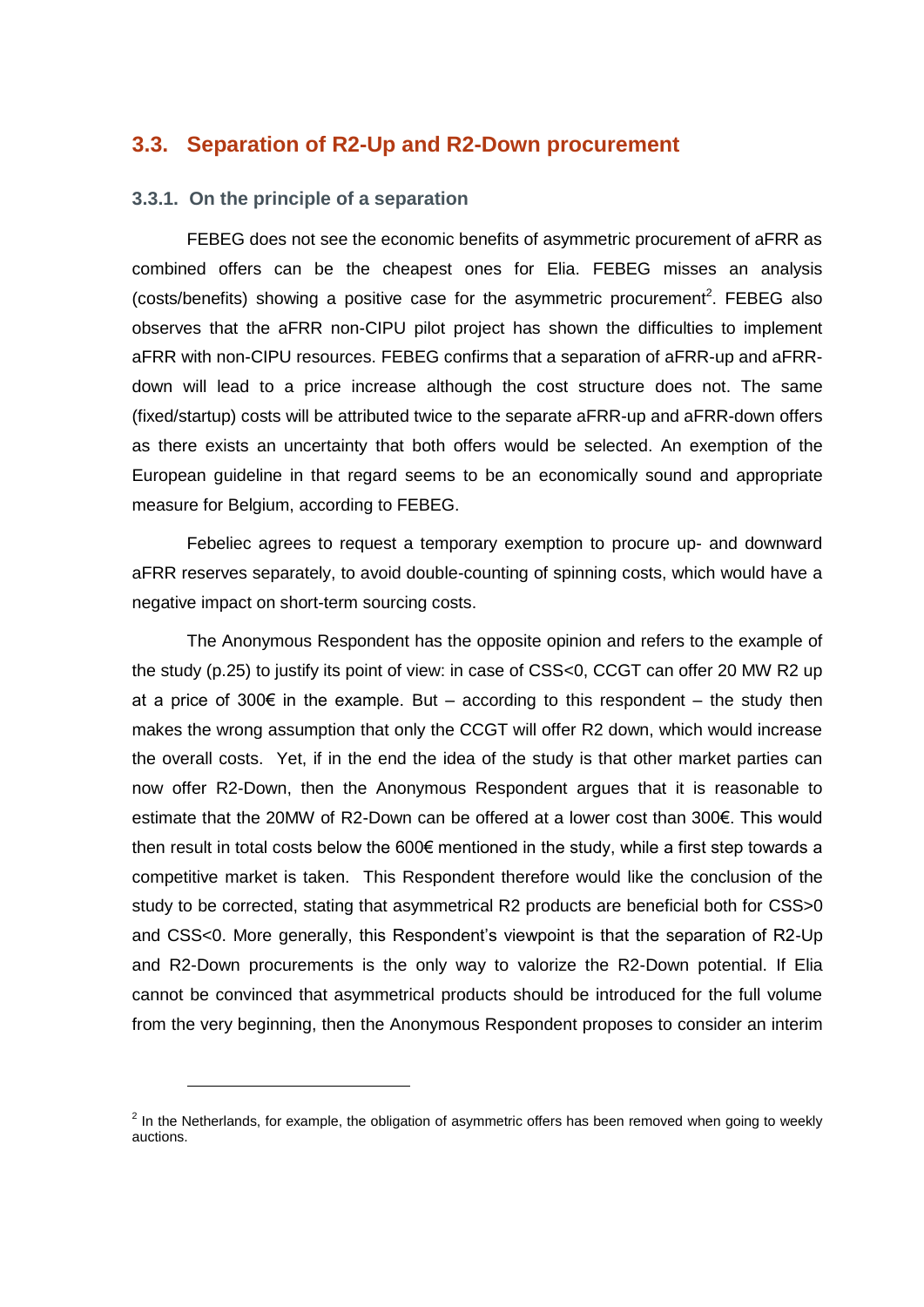solution in which half of the volume is sourced with combined and another half with asymmetric bids and an indivisible bid size of maximum 5 MW.

REstore takes an in-between view and believes that there is some time available for such investigations: the liquidity on the aFRR auctions will only increase with the implementation of a merit order activation, allowing demand-response capacities on one side and renewables on the other side to cover the cost of their activations by putting themselves at the end of the merit order with an activation price of their choice. Until then, splitting aFRR UP and DOWN will probably allow very limited arrival of new capacities.

FEBEG thinks that the market potential of aFRR non-CIPU remains uncertain, and that it is too early for any conclusions or implementation plan. FEBEG encourages Elia to continue experimentation on this matter that will potentially lead to more profound insights, and also realize a cost benefit analysis. For FEBEG, the design of the future procurement of aFRR should be integrated in the current discussion on the new design of aFRR.

ELIA agrees that the benefits of a separate procurement of R2-Up and R2-Down creates a step towards a competitive market once market entrance is effectively possible, and if the new entrants have genuinely asymmetric capabilities. However, as market entrance is yet not fully facilitated, ELIA believes that the short-term procurement costs can only increase as long as certain conditions related to market opening are not met.

ELIA also agrees that the design of aFRR procurement should be considered as part of the broader aFRR design. Therefore, ELIA is of the opinion that an exemption to the Guidelines for Balancing is to be considered. Such an exemption would be removed when its drawbacks (mostly in terms of transparency and price signal) outweigh its benefits (mostly in terms of cost savings).

#### <span id="page-8-0"></span>**3.3.2. Bidding obligations**

Febeliec supports the implementation of bidding obligations as described for STEP 3 in the study.

FEBEG is of the opinion that the discussion on bidding obligations for separate procurement of aFRR-up and aFRR-down is not mature, that disadvantaging CCGT's in bidding obligations should be avoided and that market participants should not be obliged to offer the same capacity in different products if only one of the products is really suitable for the capacity they offer. Bidding obligations for aFRR-up and aFRR-down would also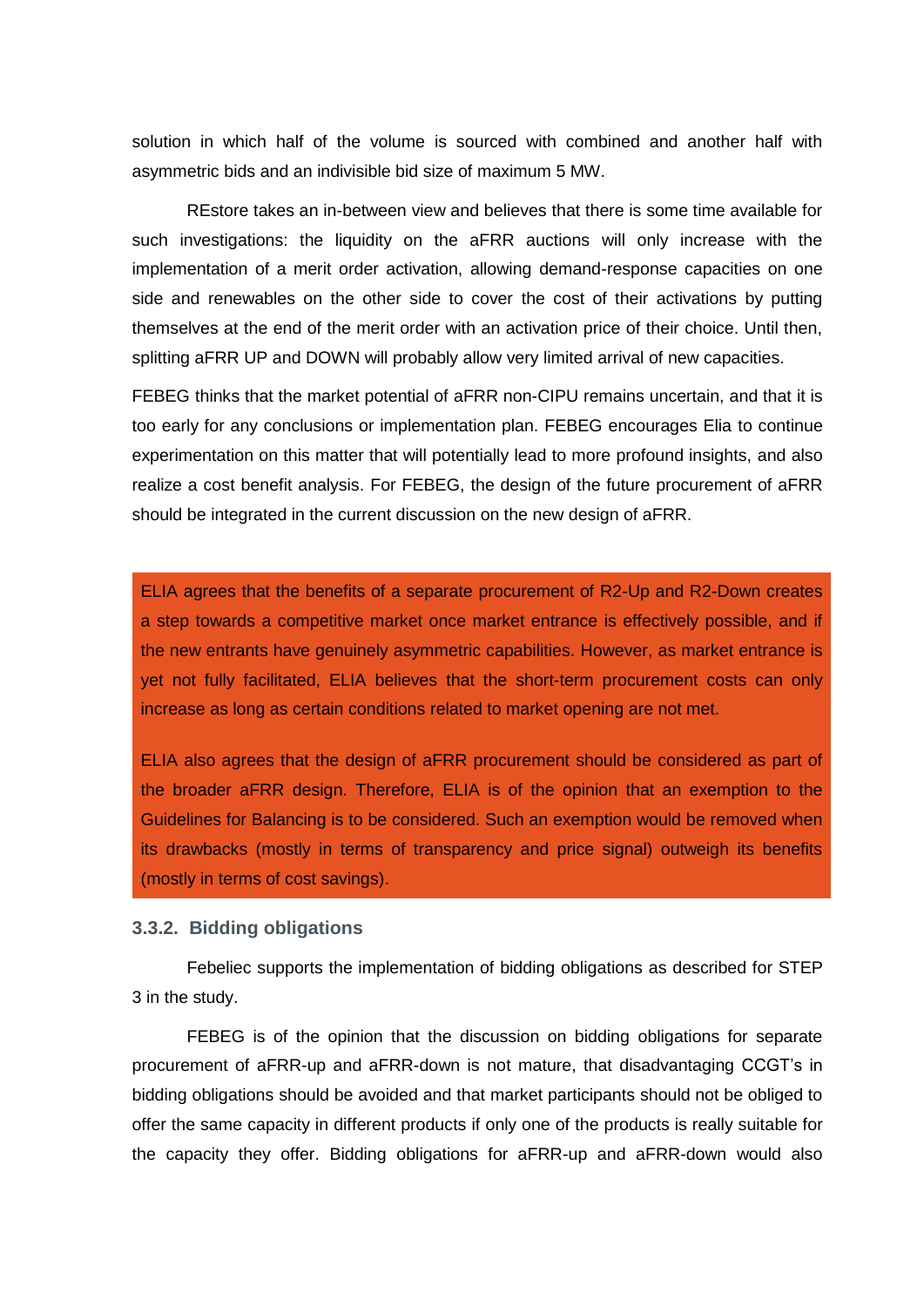exponentially increase the number of scenarios to offer, impact the quality of the costing/pricing of the offers. These impacts should also be identified and quantified in a preliminary cost benefit analysis. FEBEG suggests as a quick win to stimulate participants to offer with a higher granularity (5 MW for instance). If Elia however decides to implement bidding obligations, the FEBEG agrees this must be done after a split of FCR and aFRR procurement in order to avoid 3-dimensional bidding obligations.

For the Anonymous Respondent, indivisible bid blocks of 25 MW are (too) large and hinder entrance of new players. He therefore thinks that reducing this indivisible block size should be taken up in the road map.

ELIA recognizes that all the details of the potential bidding obligations are not yet fully set. However, in ELIA's opinion, the principle of applying bidding obligations (similar as currently for FCR products and aFRR symmetrical product) is a positive development for the opening of the market, which does not result in insurmountable operational constraints once aFRR is no longer procured together with FCR.

On the contrary, a careful setup of these obligations would enable large and small players to fairly compete. Bidding obligation by nature also address the point of the bid blocks size, as they typically enforce to complement large block bids with other bids having smaller than 25 MW volumes. ELIA underlines that large block bids remain required to efficiently procured assets with fixed spinning costs, and by this reduce the overall procurement costs.

## <span id="page-9-0"></span>**3.4. Sourcing sequence**

The study concludes that, in case of a separate procurement, aFRR should be procured prior to FCR. No participant puts this conclusion into question.

Restore, Febeliec and FEBEG also support the proposal by Elia to source upward aFRR before downward. The Anonymous Respondent though considers this idea dangerous, and thinks it cements an advantage for certain technologies.

REstore supports the approach proposed by Elia that targets to organize aFRR auctions before FCR auctions and Day-Ahead. REstore however suggests further investigations are required before deciding of the most appropriate way of sequencing the auctions, notably by a comparison between the proposed model of Elia and the current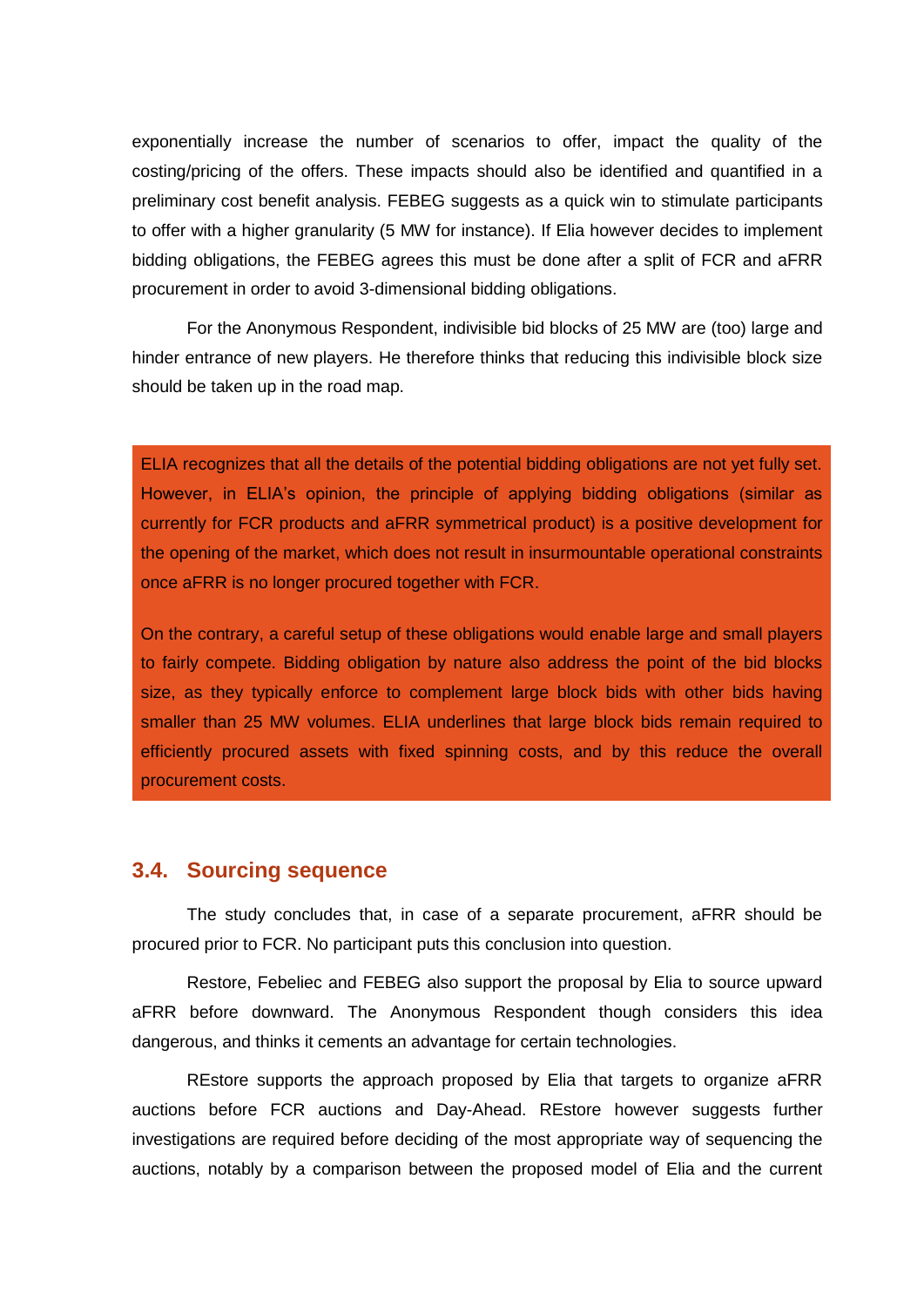organization of the German FCR and aFRR auctions, and how must-run costs for coal units are included in bids.

Taking both short-term cost minimization and system security perspectives, ELIA confirms that the ideal auction sequence is aFRR (up before down), followed by FCR and Day-Ahead. This auction sequence is to be further discussed in the re-design of the aFRR market, where also other constraints will need to be considered, in particular the timing of the regional FCR auction. If the liquidity of all products becomes sufficiently ample – which is not expected in the near future – this sequence could be reconsidered.

## <span id="page-10-0"></span>**3.5. Short-term procurement**

For FEBEG, the benefits of daily procurement of aFRR are in the study rather qualitative. Apart from the increased operational costs of daily offering instead of weekly, there could also be higher costs integrated in the daily offering as a result of the fact that certain (fixed/startup) costs cannot be spread over the week anymore. This is especially the case when CCGT's remain the leading technology for aFRR. FEBEG therefore pleads to maintain the local FCR auction on a weekly basis in order to reduce administrative burden and operational complexity.

The Anonymous Respondent disagrees: while the study states that there are extra operational costs for the supplier when daily bids are introduced, this respondent has no significant extra costs for daily bids and strongly welcomes if daily bids (and preferably block bid) products are introduced.

Febeliec can support short-term procurement "to the extent possible", insofar this is economically efficient and does not create an important additional operational burden to market actors. For Febeliec, the change towards daily processes should indeed, as indicated by Elia, be executed gradually and with caution.

ELIA confirms that the frequency of aFRR auctions is contemplated more in depth as part of the broader R2 redesign process. With respect to FCR auctions, ELIA considers (see [§3.6](#page-11-0) below) that the step where FCR is procured separately from aFRR is likely to happen simultaneously with the full sourcing of FCR needs via the Regional Cooperation, where the auction frequency will become daily in order to reduce the operational burden.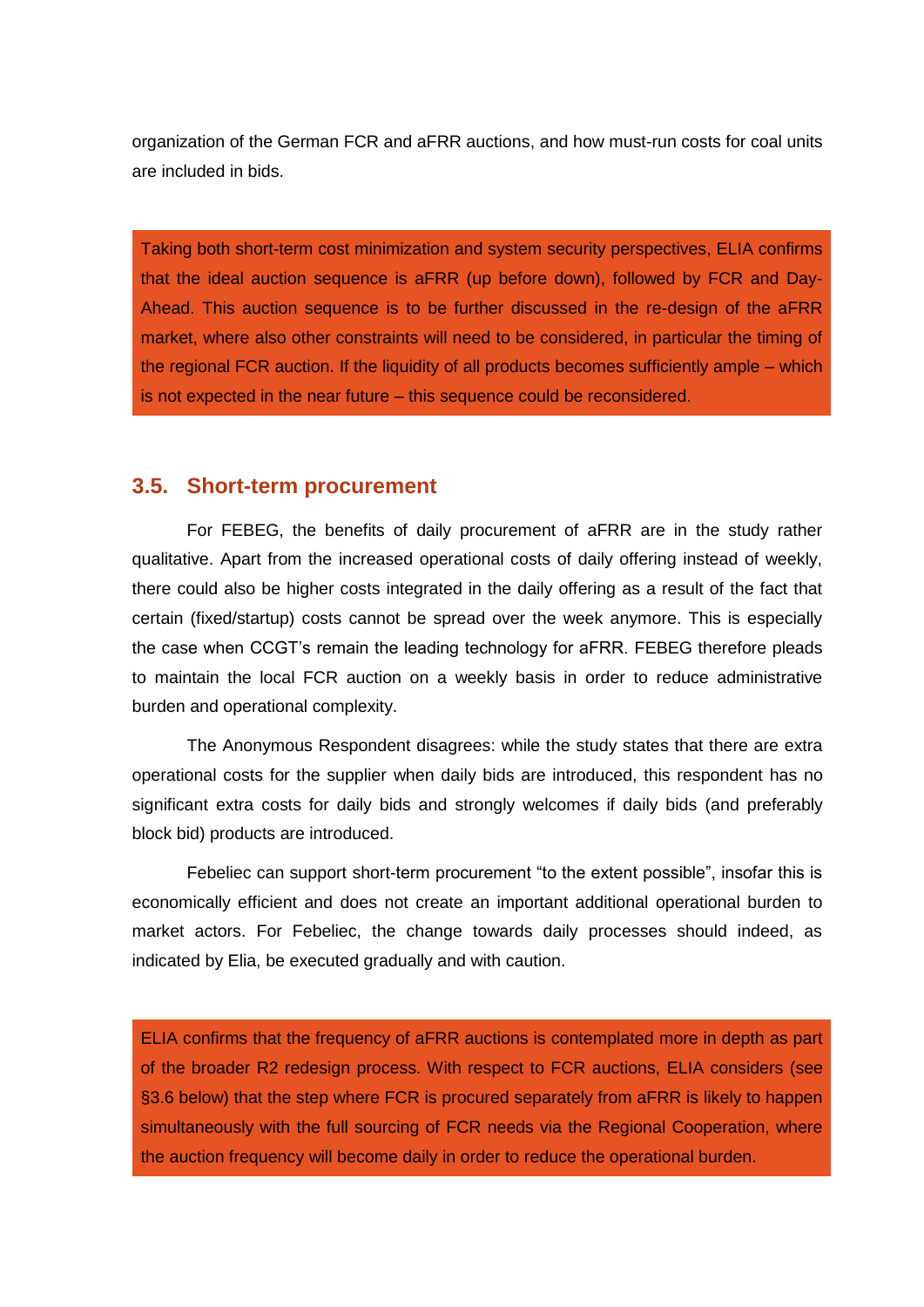#### <span id="page-11-0"></span>**3.6. Implementation steps**

REstore agrees with the proposed sequence of STEPS 1,2,3: Keeping STEP 1 and STEP 2 allows to go for a quick split of FCR and aFRR procurement, leaving then some time to adapt the market in order to move to regional procurement only for FCR.

FEBEG on the contrary emphasize the high number of implementation projects and advises to skip STEP 1 and directly include Belgian FCR needs in the regional auction.

REstore does not see a clear impact of STEP 3 and the mitigation measures on the procurement of aFRR before going to TARGET. For REstore, the game changer for participation of new assets to aFRR will be the merit order-based activation with an activation price. Once this is in place, interest of STEP 3 is more uncertain

FEBEG also wants to remind that the main objective should be to improve overall welfare. Therefore, not only short term - cost reductions - but also long term - investment climate - impacts need to be taken into account. FEBEG supports the idea of developing a target model as this enhances coherency and focus, but also wants to point out that this target not necessarily needs to be reached if along the way the benefits of the target model do not outweigh the downsides (short term versus long term). More generally, FEBEG is of the opinion that the discussion separate procurement of aFRR-up and aFRR-down is not mature and encourages Elia to further experiment and investigate before considering implementation.

FEBEG hopes that the market landscape will evolve as such that an efficient procurement of Belgian FCR needs through the daily regional auction will become possible. Nevertheless, FEBEG considers it of utmost importance that Elia – prior to the implementation of the target model – clearly demonstrates with a cost-benefit-analysis that (1) the implementation of the target model effectively increases welfare; and (2) the markets are sufficient liquid.

ELIA does not believe that keeping STEP 1 inherently allows a quicker separation of FCR and aFRR, especially because the entire process for Regional procurement already exists and procuring the entirety of Belgian FCR needs via the FCR cooperation (i.e. going directly to STEP 2) is relatively easier to implement. For ELIA, the key benefit of STEP 1 would be to keep the local FCR asymmetric products to foster competition at local level.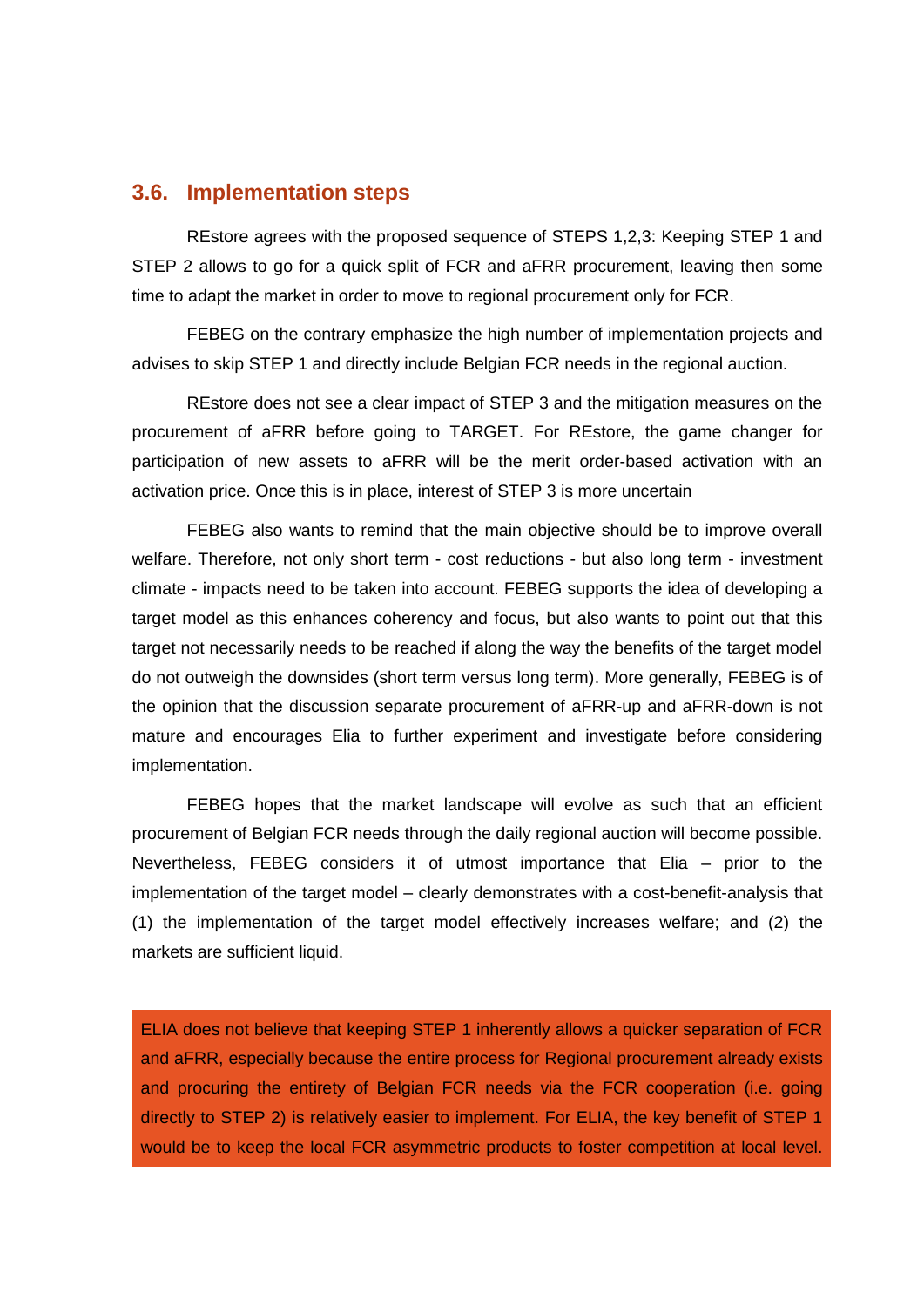Though, the latest FCR market developments show a tendency of reduced selection of asymmetric bids. Would this trend confirm over time, the intrinsic need for STEP 1 could vanish and therefore be avoided.

The need to distinguish STEP2 and STEP3 relies on the lack of maturity of the bidding obligations (and possibly modifications of the STAR algorithm). ELIA estimates that setting up these rules is not necessarily on the critical path. The pros and cons of merging STEP2 and STEP3 into a single step will therefore be explained more in details in the final report of the study (chapter 4.2).

ELIA however currently still estimates that an intermediate step, where FCR is fully procured regionally, but where symmetrical aFRR are still possible (in complement asymmetrical products, and possibly with bidding obligations and possibly a more transparent bid selection algorithm), could still be useful at least during the period where R2 market develops. ELIA therefore contemplates to request an exemption to the guidelines for Balancing in this respect, which will necessitate all relevant argumentation. Whether this exemption will persist over time remains open at this stage, and will be reevaluated regularly once in place.

## <span id="page-12-0"></span>**3.7. Additional comments received**

This last chapter summarizes other inputs received during the consultation which – despite their relevance – does not directly relate the specific points being studied in the report under consultation.

Anonymous Respondent sees a strong risk that the technical requirements for pools in Belgium to participate in R2 will further favor large central units and make the participation with pools very difficult (baselines, requirement to communicate per unit data). He for instance relates to transfer of energy: the current framework for transfer of energy does not allow generation units (unless behind a net offtake point) to participate. Almost all market parties – according to this respondent – agree that this is an absurd restriction which is alone due to an unfortunate wording in the energy law. It is of utmost importance that this is corrected, otherwise non-CIPU units will not be able to participate in aFRR via BSPs. According to the anonymous responded, this perception of uncertainty on whether and when the R2 market will be opened does not give security for the necessary investments to develop an R2 pool. He cannot follow the line of argumentation that leads to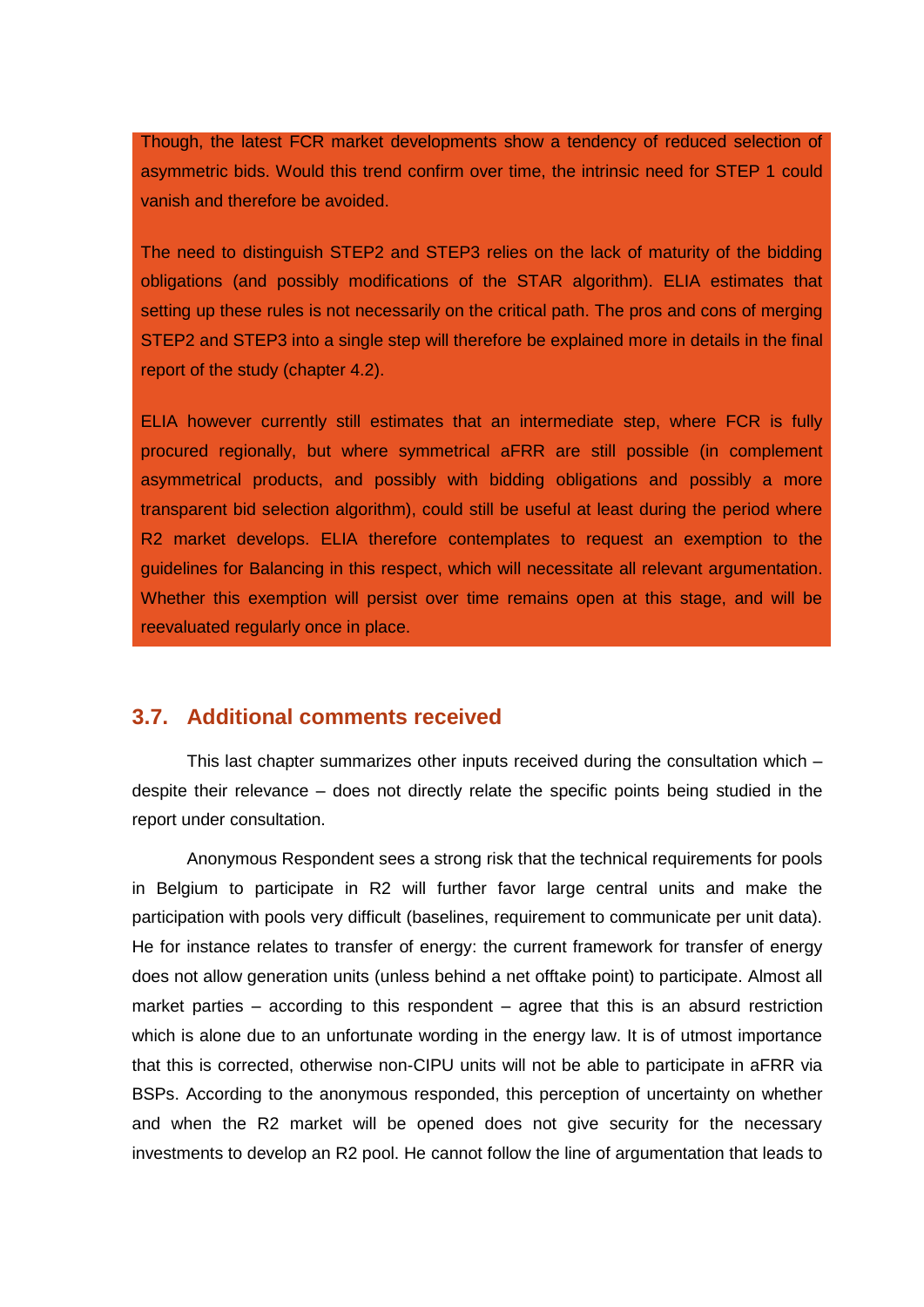the reluctance to open the R2 market. The Belgian energy market has of course some national characteristics, but it is as such not unique, and lessons learnt elsewhere can be applied in Belgium as well. In various countries, it has been proven that there is significant potential to deliver R2 with other technologies than CCGTs. The integration of new assets leads to a more diverse and more reliable delivery pool and has even shown to significantly reduce prices.

Anonymous respondent also refers to **Rules for pooling:** The current aFRR framework is designed to accommodate CCGTs as clearly stated throughout the study. (This is for instance reflected in the fact that the activation price caps are based on the clean spark spread). Pools gathering different decentralized technologies are very different from central CCGTs in many ways. If their participation in the market is desired by Elia, it is important that upon opening the market the General Framework for aFRR is adapted to account for these characteristics. For instance: It should be considered whether it is necessary to collect real time data per delivery point. Or: The baseline methodology should be adapted, and a real-time or close-to-real-time baseline should be considered.

Anonymous respondent therefore considers aFRR as a closed market. Today it is not only impossible to offer the service with a pool of smaller units on this market, but additionally almost all technical requirements, baselines, price caps, and activation corridors are designed to accommodate CCGT units. Other units are currently not foreseen in this framework. This results in a market that is today taken hostage by a small number of players. Anonymous Respondent is therefore convinced that the decision to not open the R2 market or to open the R2 market as slow as currently planned makes Elia strongly dependent on CCGTs. If CCGTs leave the market for whatever reason, the prices of R2 will ramp up while system security is at risk.

Regarding the sequence of procurement, for FEBEG, if all reserve tenders would be daily, it would be worthwhile to investigate the impact of a procurement of one or more products after the day ahead auction.

On the evolution of the dependence on CCGTs, Febeliec, despite not agreeing with the conclusions of the Elia 2050 study, would like Elia to be coherent in its approach throughout its multiple studies. If indeed a large number of new CCGTs will have to be built to maintain security of supply in Belgium in the near future, as Elia propagates in its study, the dependence on CCGTs for aFRR (and FCR) should not be a real concern for Elia, as a much larger number of potential sources will exist in the Belgian system (although market concentration with a limited number of operators could create its own problems). Elia would